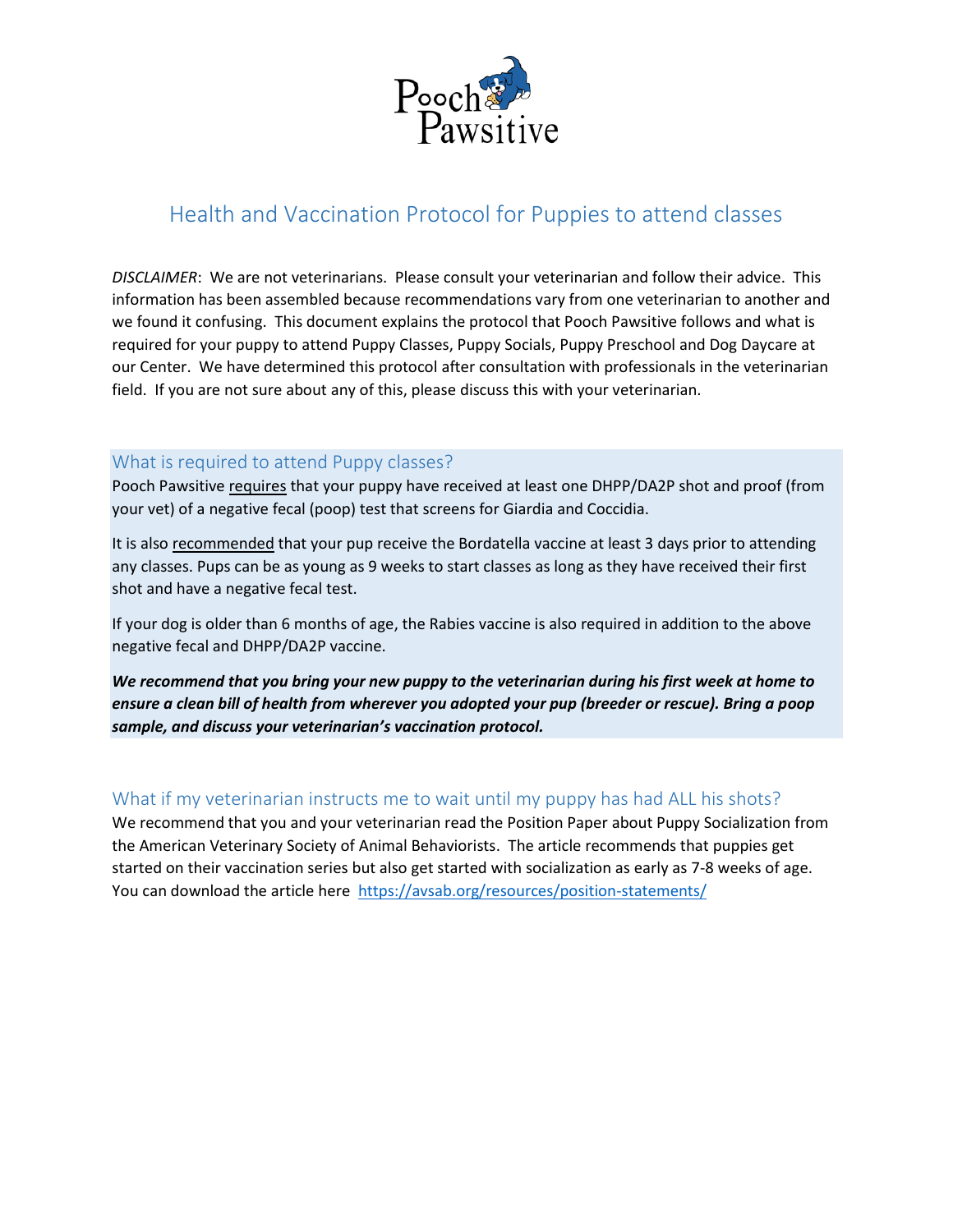

The following is a discussion of the various vaccines and rationale for our protocol.

## Core Vaccinations

It is our understanding that the following vaccinations are considered "Core" and given to all puppies: DHPP/DA2P (Distemper, Hepatitis/Adenovirus, Parvo, Parainfluenza) and Rabies.

**DHPP/DA2P** vaccinations are generally given 3 times, once per month starting when the puppy is about 7-8 weeks old. Prior to this time, puppies generally have immunity from their mother. Some veterinarians recommend a booster at one year of age.

#### **Your puppy must have had at least ONE DHPP/DA2P shot to attend classes at Pooch Pawsitive.**

The other Core vaccine is **Rabies**. This is required by law and must be given before the pup is six months old. Rabies vaccinations are not required for pups under 6 months of age to attend classes. Dogs over 6 months of age must have proof of Rabies vaccination. Discuss with your veterinarian at what age your puppy should receive the Rabies vaccine.

## Non-Core Vaccinations

These vaccinations are not "required." These vaccinations are given depending upon your dog's lifestyle and activities (i.e. you live in the woods where there is wildlife (deer, ticks etc.) or plan to go swimming in ponds, or plan to go to dog parks or dog classes. You should discuss with your veterinarian whether you need these vaccines or if they are optional in your case.

Kennel Cough (**Bordatella**) – This vaccine is generally recommended if you plan to go to public dog parks, dog daycare or dog classes. Like the flu, there are new strains every year and it does not guarantee that your dog will not get kennel cough. Kennel cough is spread through air and surfaces. It tends to be more prevalent as the weather gets nicer and you and your dogs are outside more.

There are generally three types of Bordatella vaccines: intranasal, injection or oral. We have heard that the "Bordatella Modified Live Intranasal" vaccine is more effective, however, because it is a modified live virus vaccine, that means that the modified live virus can shed in the environment. For this reason, **if you choose to receive the Bordatella modified live intranasal vaccine, you must wait 72 hours (3 days) before you attend a puppy class at Pooch Pawsitive.** We don't want the virus to shed in our classroom and have it spread to other pups.

The second and third types of Bordatella vaccine is a killed virus via injection or given orally. If you receive the Bordatella vaccine by injection, you could receive two injections spaced 2-3 weeks apart and should wait a week (after the first injection) to attend classes before that vaccine begins to offer protection. If you choose the Bordatella vaccine orally, it is usually given in one dose and is effective in 2 days.